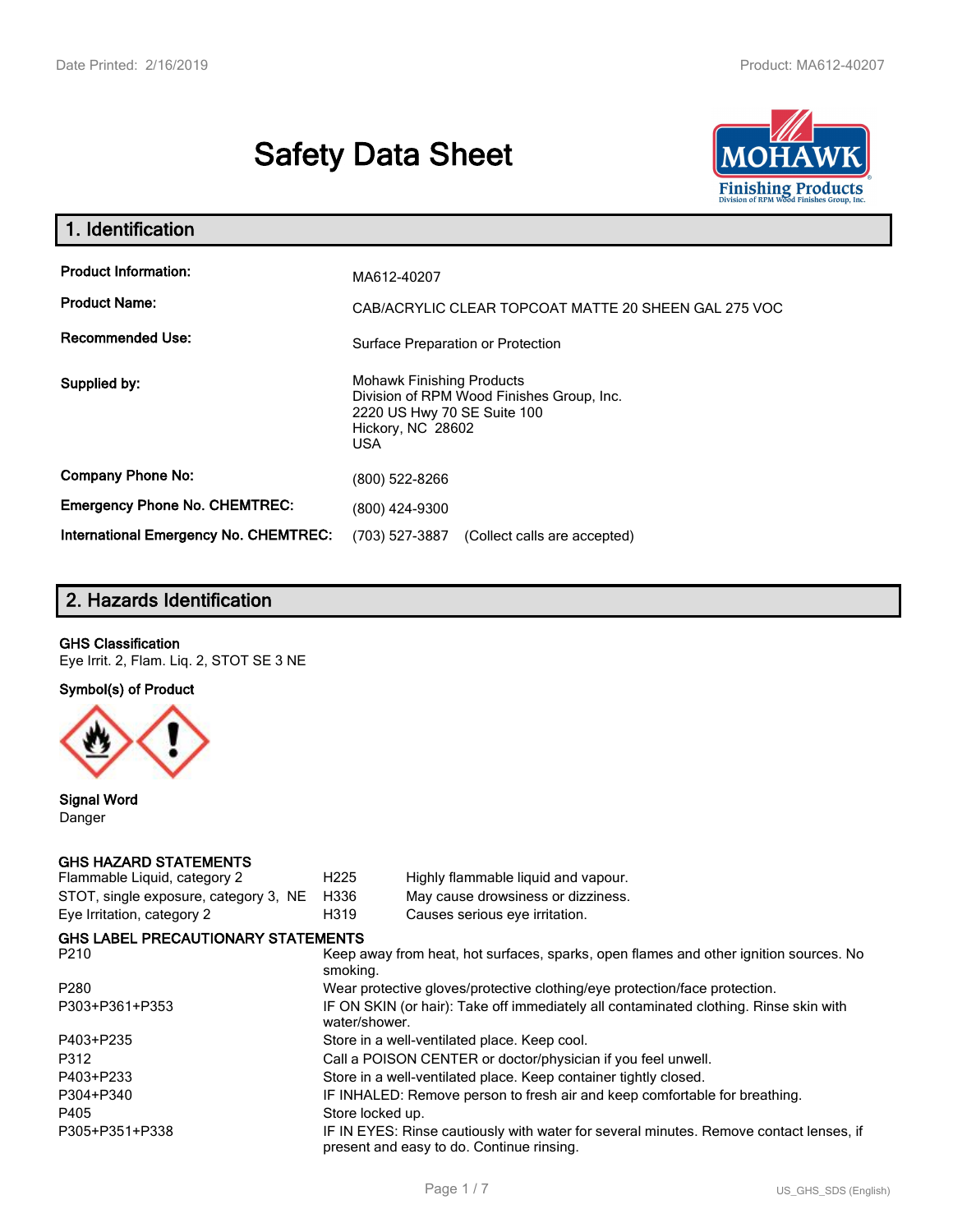| P337+P313                               | If eye irritation persists: Get medical advice/attention.      |  |  |  |  |
|-----------------------------------------|----------------------------------------------------------------|--|--|--|--|
| P <sub>264</sub>                        | Wash hands thoroughly after handling.                          |  |  |  |  |
| <b>GHS SDS PRECAUTIONARY STATEMENTS</b> |                                                                |  |  |  |  |
| P240                                    | Ground/bond container and receiving equipment.                 |  |  |  |  |
| P <sub>241</sub>                        | Use explosion-proof electrical/ventilating/lighting/equipment. |  |  |  |  |
| P <sub>242</sub>                        | Use only non-sparking tools.                                   |  |  |  |  |
| P <sub>243</sub>                        | Take precautionary measures against static discharge.          |  |  |  |  |

### **3. Composition/Information on ingredients**

| <b>Chemical Name</b>     | CAS-No.   | Wt. %       | <b>GHS Symbols</b> | <b>GHS Statements</b>        |
|--------------------------|-----------|-------------|--------------------|------------------------------|
| acetone                  | 67-64-1   | 55-75       | GHS02-GHS07        | H225-302-319-332-336         |
| p-chlorobenzotrifluoride | $98-56-6$ | $10 - 25$   | No Information     | No Information               |
| eep                      | 763-69-9  | $1.0 - 2.5$ | GHS06              | H331                         |
| mak                      | 110-43-0  | $1.0 - 2.5$ | GHS02-GHS06        | H <sub>226</sub> -302-331    |
| butanol                  | 71-36-3   | $1.0 - 2.5$ | GHS02-GHS05-       | H226-302-315-318-332-335-336 |
|                          |           |             | GHS07              |                              |
| dipropyl ketone          | 123-19-3  | $1.0 - 2.5$ | GHS02-GHS07        | H <sub>226</sub> -332        |
| 2.6-dimethyl-4-heptanone | 108-83-8  | $0.1 - 1.0$ | GHS02-GHS06        | H226-302-312-331-335         |

The exact percentage (concentration) of ingredients is being withheld as a trade secret.

The text for GHS Hazard Statements shown above (if any) is given in the "Other information" Section.

# **4. First-aid Measures**



FIRST AID - EYE CONTACT: IF IN EYES: Rinse cautiously with water for several minutes. Remove contact lenses, if present and easy to do. Continue rinsing. If eye irritation persists: Get medical advice/attention.

FIRST AID - SKIN CONTACT: IF ON SKIN (or hair): Take off immediately all contaminated clothing. Rinse skin with water/shower.

FIRST AID - INGESTION: IF SWALLOWED: rinse mouth. Do NOT induce vomiting. IF exposed or if you feel unwell: Call a POISON CENTER or doctor/physician.

FIRST AID - INHALATION: IF INHALED: Remove person to fresh air and keep comfortable for breathing.

### **5. Fire-fighting Measures**

**SPECIAL FIREFIGHTING PROCEDURES:** Evacuate all persons from the fire area to a safe location. Move non-burning material, as feasible, to a safe location as soon as possible. Fire fighters should be protected from potential explosion hazards while extinguishing the fire. Wear self-contained breathing apparatus (SCBA) and full fire-fighting protective clothing. Thoroughly decontaminate all protective equipment after use. Containers of this material may build up pressure if exposed to heat (fire). Use water spray to cool fire-exposed containers. Use water spray to disperse vapors if a spill or leak has not ignited. DO NOT extinguish a fire resulting from the flow of flammable liquid until the flow of the liquid is effectively shut off. This precaution will help prevent the accumulation of an explosive vapor-air mixture after the initial fire is extinguished.

**FIREFIGHTING EQUIPMENT:** This is a NFPA/OSHA Class 1B or less flammable liquid. Follow NFPA30, Chapter 16 for fire protection and fire suppression. Use a dry chemical, carbon dioxide, or similar ABC fire extinguisher for incipeint fires. Water may be used to cool and prevent rupture of containers that are exposed to heat from fire.

# **6. Accidental Release Measures**

#### **ENVIRONMENTAL MEASURES:** No Information

**STEPS TO BE TAKEN IN CASE MATERIAL IS RELEASED OR SPILLED:** Follow personal protective equipment recommendations found in Section VIII. Personal protective equipment needs must be evaluated based on information provided on this sheet and the special circumstances created by the spill including; the material spilled, the quantity of the spill, the area in which the spill occurred, and the training and the expertise of employees in the area responding to the spill. Never exceed any occupational exposure limits.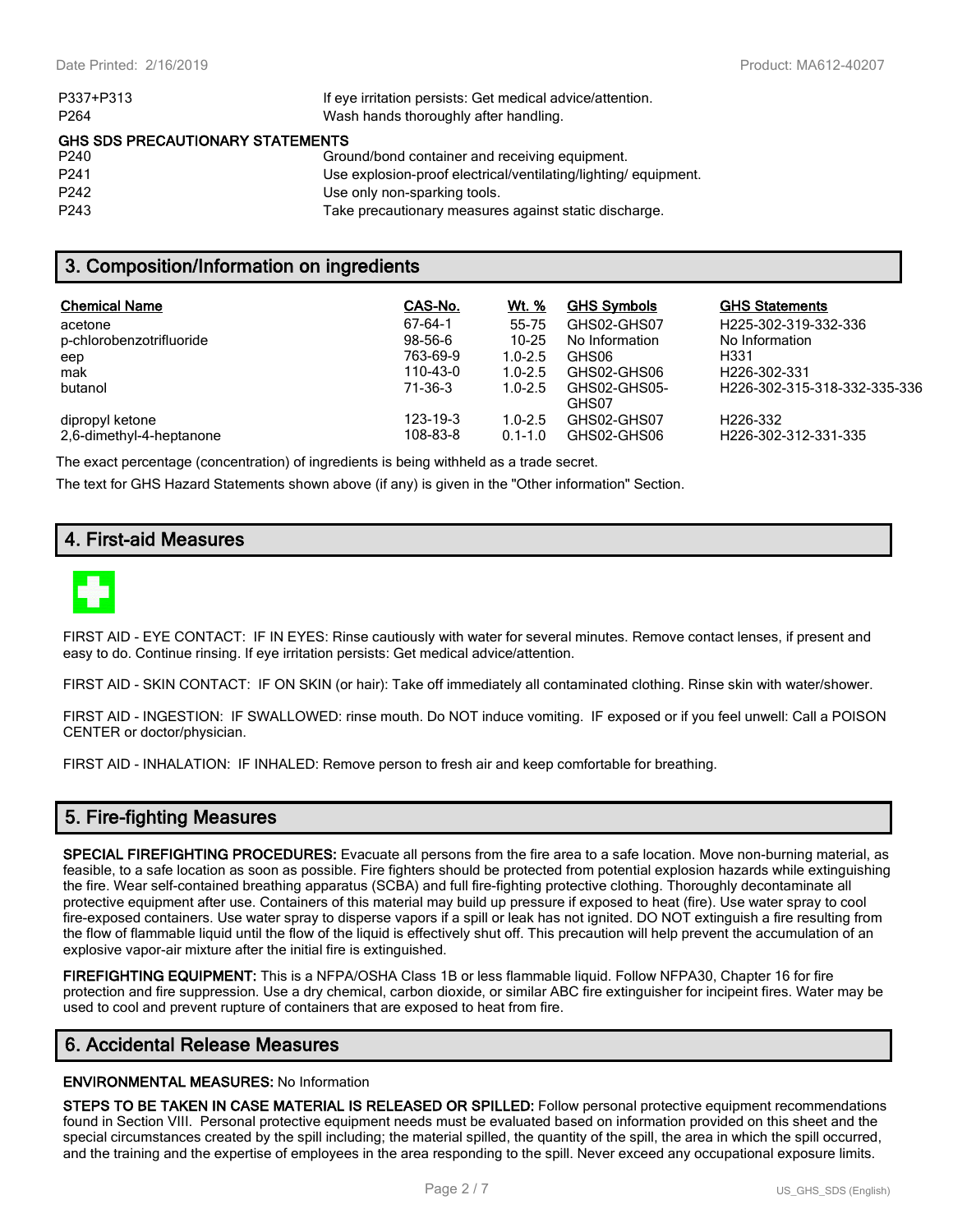Shut off ignition sources; including electrical equipment and flames. Do not allow smoking in the area. Do not allow the spilled product to enter public drainage system or open waterways.

# **7. Handling and Storage**



**HANDLING:** Avoid inhalation and contact with eyes, skin, and clothing. Wash hands thoroughly after handling and before eating or drinking. In keeping with safe handling practices, avoid ignition sources (smoking, flames, pilot lights, electrical sparks); ground and bond containers when transferring the material to prevent static electricity sparks that could ignite vapor and use spark proof tools and explosion proof equipment. Empty containers may retain product residue or vapor. Do not pressurize, cut, weld, braze, solder, drill, grind, or expose container to heat, flame, sparks, static electricity, or other sources of ignition. Any of these actions can potentially cause an explosion that may lead to injury.

**STORAGE:** Keep containers closed when not in use. Store in cool well ventilated space away from incompatible materials.

### **8. Exposure Controls/Personal Protection**

| Ingredients with Occupational Exposure Limits |                      |                       |                     |                         |  |  |  |
|-----------------------------------------------|----------------------|-----------------------|---------------------|-------------------------|--|--|--|
| <b>Chemical Name</b>                          | <b>ACGIH TLV-TWA</b> | <b>ACGIH-TLV STEL</b> | <b>OSHA PEL-TWA</b> | <b>OSHA PEL-CEILING</b> |  |  |  |
| acetone                                       | $250$ ppm            | $500$ ppm             | $1000$ ppm          | N.D.                    |  |  |  |
| p-chlorobenzotrifluoride                      | N.D.                 | N.D.                  | N.D.                | N.D.                    |  |  |  |
| eep                                           | N.D.                 | N.D.                  | N.D.                | N.D.                    |  |  |  |
| mak                                           | 50 ppm               | N.D.                  | $100$ ppm           | N.D.                    |  |  |  |
| butanol                                       | 20 ppm               | N.D.                  | $100$ ppm           | N.D.                    |  |  |  |
| dipropyl ketone                               | 50 ppm               | N.D.                  | N.D.                | N.D.                    |  |  |  |
| 2,6-dimethyl-4-heptanone                      | 25 ppm               | N.D.                  | 50 ppm              | N.D.                    |  |  |  |

**Further Advice: MEL = Maximum Exposure Limit OES = Occupational Exposure Standard SUP = Supplier's Recommendation Sk = Skin Sensitizer N.E. = Not Established N.D. = Not Determined**

### **Personal Protection**



**RESPIRATORY PROTECTION:** Use adequate engineering controls and ventilation to keep levels below recommended or statutory exposure limits. If exposure levels exceed limits use appropriate approved respiratory protection equipment.

**SKIN PROTECTION:** Wear chemical resistant footwear and clothing such as gloves, an apron or a whole body suit as appropriate.





**OTHER PROTECTIVE EQUIPMENT:** No Information

**HYGIENIC PRACTICES:** It is good practice to avoid contact with the product and/or its vapors, mists or dust by using appropriate protective measures. Wash thoroughly after handling and before eating or drinking.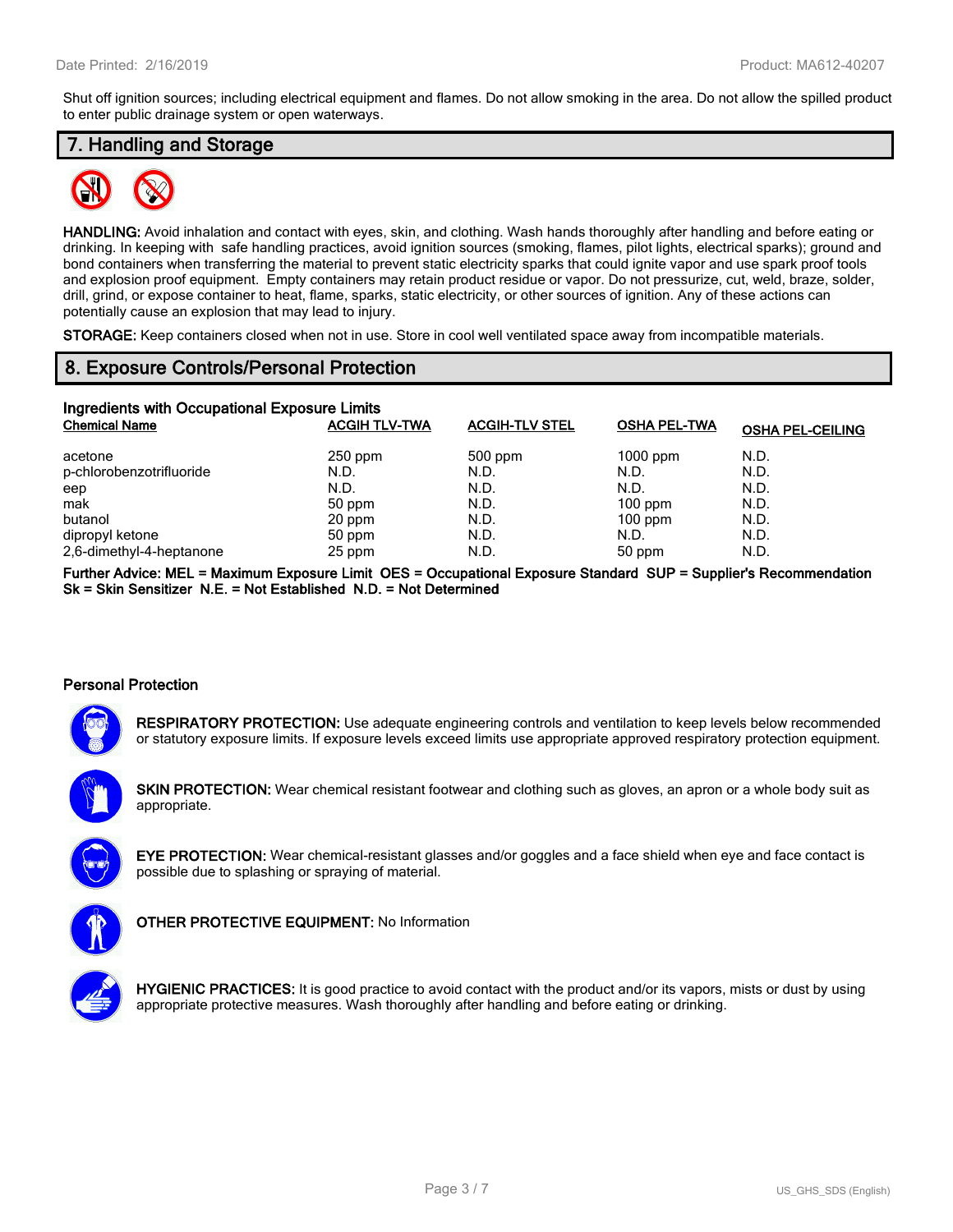**N.I. = No Information**

# **9. Physical and Chemical Properties**

| Appearance:                    | Cloudy Liquid              | <b>Physical State:</b>                      | <b>LIQUID</b>  |
|--------------------------------|----------------------------|---------------------------------------------|----------------|
| Odor:                          | <b>Strong Solvent</b>      | <b>Odor Threshold:</b>                      | Not determined |
| Density, g/cm3:                | 0.906                      | pH:                                         | Not determined |
| Freeze Point, °F:              | Not determined             | Viscosity:                                  | Not determined |
| <b>Solubility in Water:</b>    | Not determined             | Partition Coefficient, n-octanol/<br>water: | Not determined |
| Decomposition temperature, °F: | Not determined             | <b>Explosive Limits, %:</b>                 | Not determined |
| Boiling Range, °F:             | $>100$ °F                  | Flash Point, °F:                            | $-4$ $\circ$ F |
| Combustibility:                | <b>Supports Combustion</b> | Auto-Ignition Temperature, °F:              | Not determined |
| <b>Evaporation Rate:</b>       | Faster than Diethyl Ether  | Vapor Pressure, mmHg:                       | Not determined |
| <b>Vapor Density:</b>          | Not determined             |                                             |                |

# **10. Stability and reactivity**

**STABILITY:** Stable under normal conditions.

**CONDITIONS TO AVOID:** Heat, flames and sparks.

**INCOMPATIBILITY:** Acids, Bases, Oxidizing agents

**HAZARDOUS DECOMPOSITION PRODUCTS:** Not determined.

# **11. Toxicological information**

**Practical Experiences**

**EMERGENCY OVERVIEW:** No Information

**EFFECT OF OVEREXPOSURE - EYE CONTACT:** No Information

**EFFECT OF OVEREXPOSURE - INGESTION:** No Information

**EFFECT OF OVEREXPOSURE - INHALATION:** No Information

**EFFECT OF OVEREXPOSURE - SKIN CONTACT:** No Information

**CARCINOGENICITY:** No Information

### **PRIMARY ROUTE(S) OF ENTRY:**

**Eye Contact, Skin Contact, Inhalation**

# **Acute Toxicity Values**

**The acute effects of this product have not been tested. Data on individual components are tabulated below**

| CAS-No. | <b>Chemical Name</b> |
|---------|----------------------|
| 67-64-1 | acetone              |

**Casary Chemical Chemical LD50 Chemical LD50 Vapor LC50** 1800 mg/kg Rat 20000 mg/kg Rabbit 50.1 mg/L Rat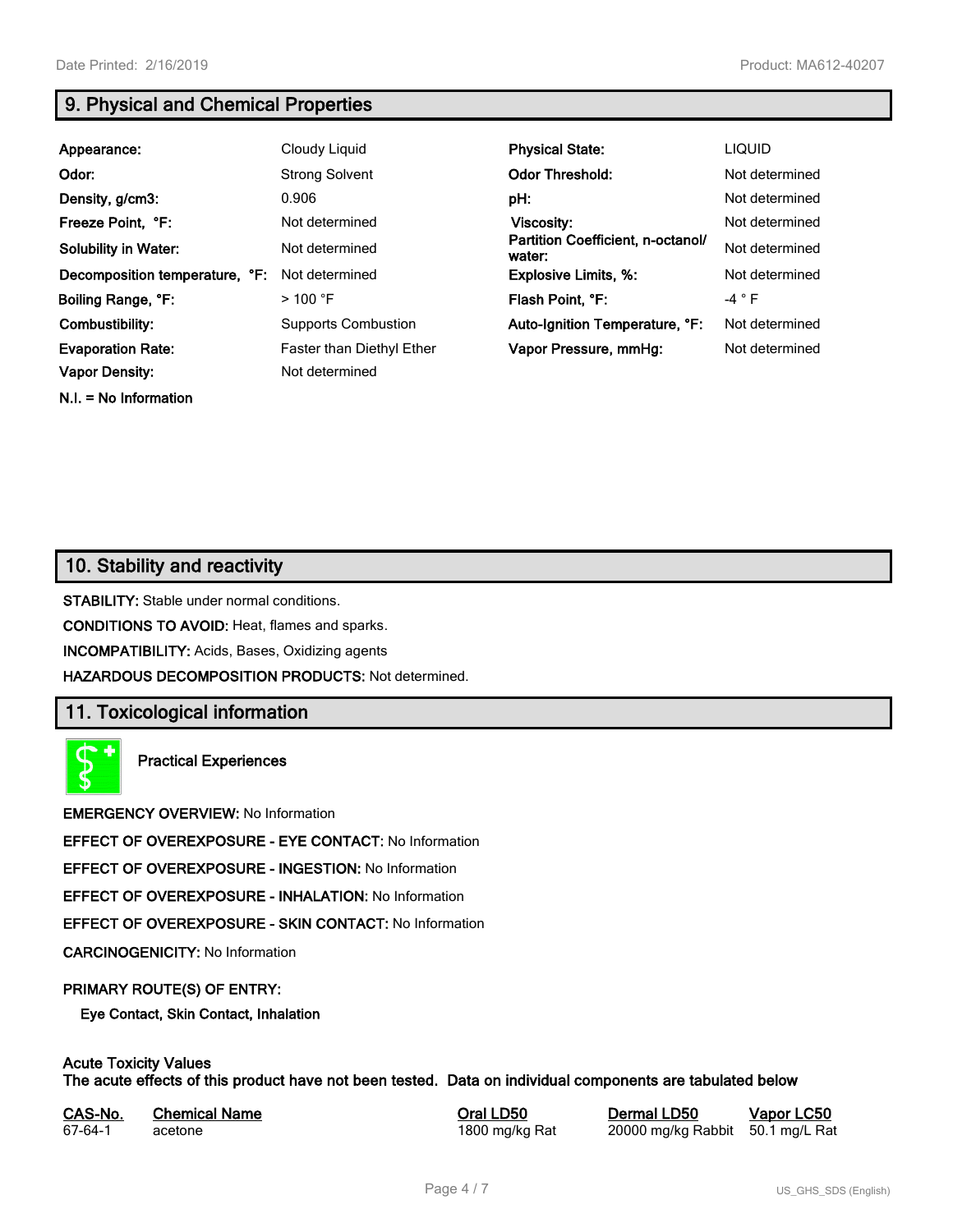| 98-56-6  | p-chlorobenzotrifluoride | 13000 mg/kg Rat | >2683 mg/kg Rabbit | 33 mg/L Rat   |
|----------|--------------------------|-----------------|--------------------|---------------|
| 763-69-9 | eep                      | 3200 mg/kg Rat  | 4080 mg/kg Rabbit  | $>20$ mg/l    |
| 110-43-0 | mak                      | 1600 mg/kg Rat  | 10282 mg/kg Rabbit | $>16.7$ ma/l  |
| 71-36-3  | butanol                  | 700 mg/kg Rat   | 3402 mg/kg Rabbit  | 8000 mg/l Rat |
| 123-19-3 | dipropyl ketone          | 3280 mg/kg Rat  | 4641 mg/kg Rabbit  | $>20$ mg/l    |
| 108-83-8 | 2,6-dimethyl-4-heptanone | 2000 mg/kg Rat  | 2000 mg/kg Rat     | N.I.          |
|          |                          |                 |                    |               |

#### **N.I. = No Information**

### **12. Ecological information**

**ECOLOGICAL INFORMATION:** Ecological evaluation of this material has not been performed; however, do not allow the product to be released to the environment without governmental approval/permits.

### **13. Disposal Information**



# **Product**

**DISPOSAL METHOD:** Waste from this material may be a listed and/or characteristic hazardous waste. Dispose of material, contaminated absorbent, container and unused contents in accordance with local, state, and federal regulations.

**STEPS TO BE TAKEN IN CASE MATERIAL IS RELEASED OR SPILLED:** Follow personal protective equipment recommendations found in Section VIII. Personal protective equipment needs must be evaluated based on information provided on this sheet and the special circumstances created by the spill including; the material spilled, the quantity of the spill, the area in which the spill occurred, and the training and the expertise of employees in the area responding to the spill. Never exceed any occupational exposure limits. Shut off ignition sources; including electrical equipment and flames. Do not allow smoking in the area. Do not allow the spilled product to enter public drainage system or open waterways.

# **14. Transport Information**

**SPECIAL TRANSPORT PRECAUTIONS:** No Information

| DOT: | <b>CONSUMER COMMODITY</b> |
|------|---------------------------|
|      |                           |

**IATA:** UN1263, PAINT, 3, II

**IMDG:** UN1263, PAINT, 3, II

# **15. Regulatory Information**

### **U.S. Federal Regulations:**

### **CERCLA - SARA Hazard Category**

This product has been reviewed according to the EPA 'Hazard Categories' promulgated under Sections 311 and 312 of the Superfund Amendment and Reauthorization Act of 1986 (SARA Title III) and is considered, under applicable definitions, to meet the following categories:

Fire Hazard, Acute Health Hazard

### **SARA SECTION 313**

This product contains the following substances subject to the reporting requirements of Section 313 of Title III of the Superfund Amendment and Reauthorization Act of 1986 and 40 CFR part 372: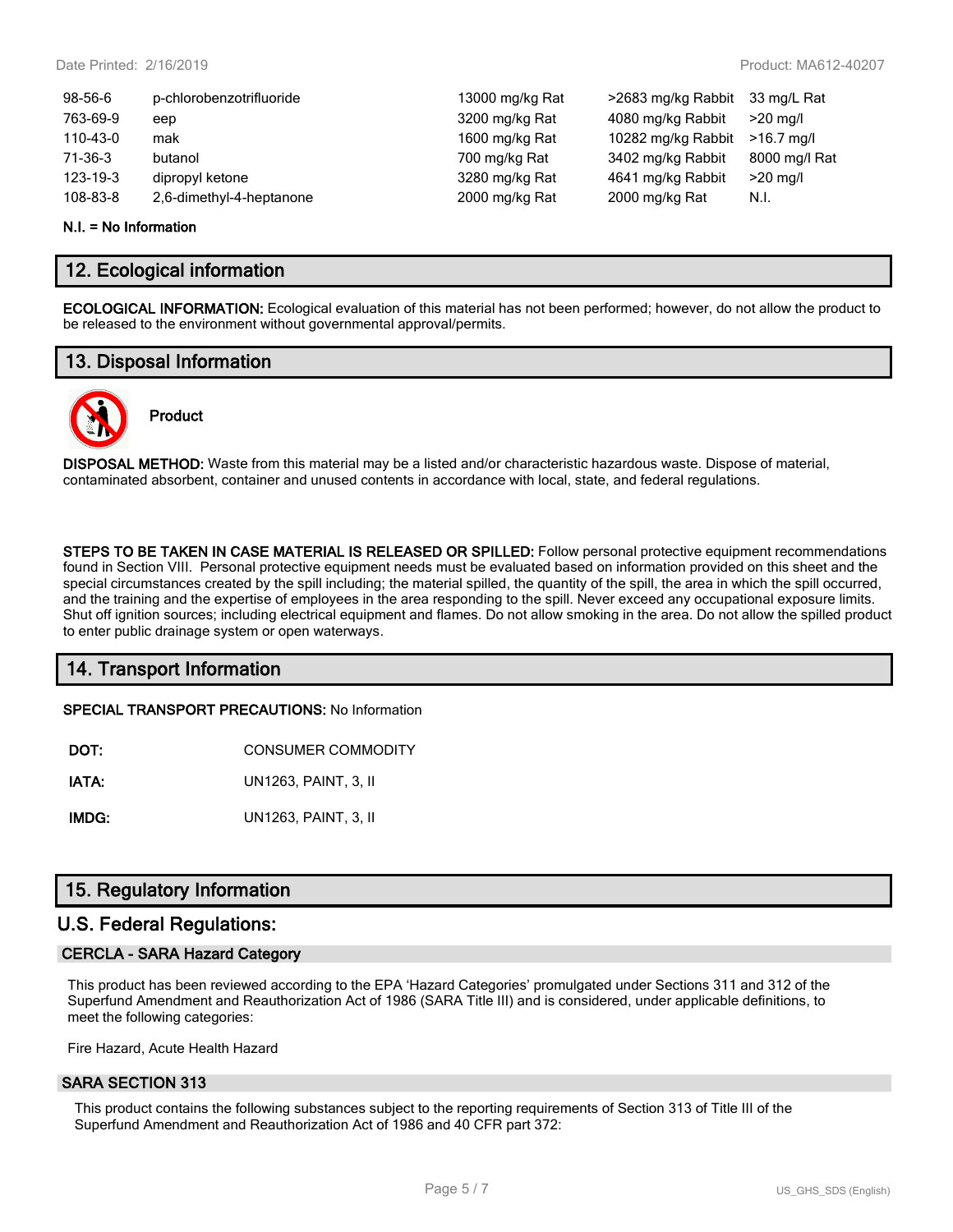| <b>Chemical Name</b> | CAS-No. |
|----------------------|---------|
| butanol              | 71-36-3 |

#### **TOXIC SUBSTANCES CONTROL ACT**

This product contains the following chemical substances subject to the reporting requirements of TSCA 12(B) if exported from the United States:

| <b>Chemical Name</b>         | CAS-No.   |
|------------------------------|-----------|
| p-chlorobenzotrifluoride     | $98-56-6$ |
| octamethylcyclotetrasiloxane | 556-67-2  |

# **U.S. State Regulations:**

### **CALIFORNIA PROPOSITION 65**

WARNING: Cancer and Reproductive Harm - www.P65Warnings.ca.gov.

M I B K, Cancer, 0.0747% M I B K, Reproductive Harm, 0.0747%

# **16. Other Information**

| <b>Supersedes Date:</b><br><b>Revision Date:</b><br>2/16/2019 |                        |                              |                                                                                                                                                                              |             |  |                             |  |
|---------------------------------------------------------------|------------------------|------------------------------|------------------------------------------------------------------------------------------------------------------------------------------------------------------------------|-------------|--|-----------------------------|--|
| <b>Reason for revision:</b>                                   |                        |                              | Substance and/or Product Properties Changed in Section(s):<br>03 - Composition/Information on Ingredients<br>11 - Toxicological Information<br>Revision Statement(s) Changed |             |  |                             |  |
|                                                               | Datasheet produced by: | <b>Regulatory Department</b> |                                                                                                                                                                              |             |  |                             |  |
| <b>HMIS Ratings:</b>                                          |                        |                              |                                                                                                                                                                              |             |  |                             |  |
| Health:                                                       |                        | Flammability:                |                                                                                                                                                                              | Reactivity: |  | <b>Personal Protection:</b> |  |

**Volatile Organic Compounds, gr/ltr:** 270

### **Text for GHS Hazard Statements shown in Section 3 describing each ingredient:**

| H <sub>225</sub> | Highly flammable liquid and vapour. |
|------------------|-------------------------------------|
| H <sub>226</sub> | Flammable liquid and vapour.        |
| H302             | Harmful if swallowed.               |
| H312             | Harmful in contact with skin.       |
| H315             | Causes skin irritation.             |
| H318             | Causes serious eye damage.          |
| H319             | Causes serious eye irritation.      |
| H331             | Toxic if inhaled.                   |
| H332             | Harmful if inhaled.                 |
| H335             | May cause respiratory irritation.   |
| H336             | May cause drowsiness or dizziness.  |

### **Icons for GHS Pictograms shown in Section 3 describing each ingredient:**